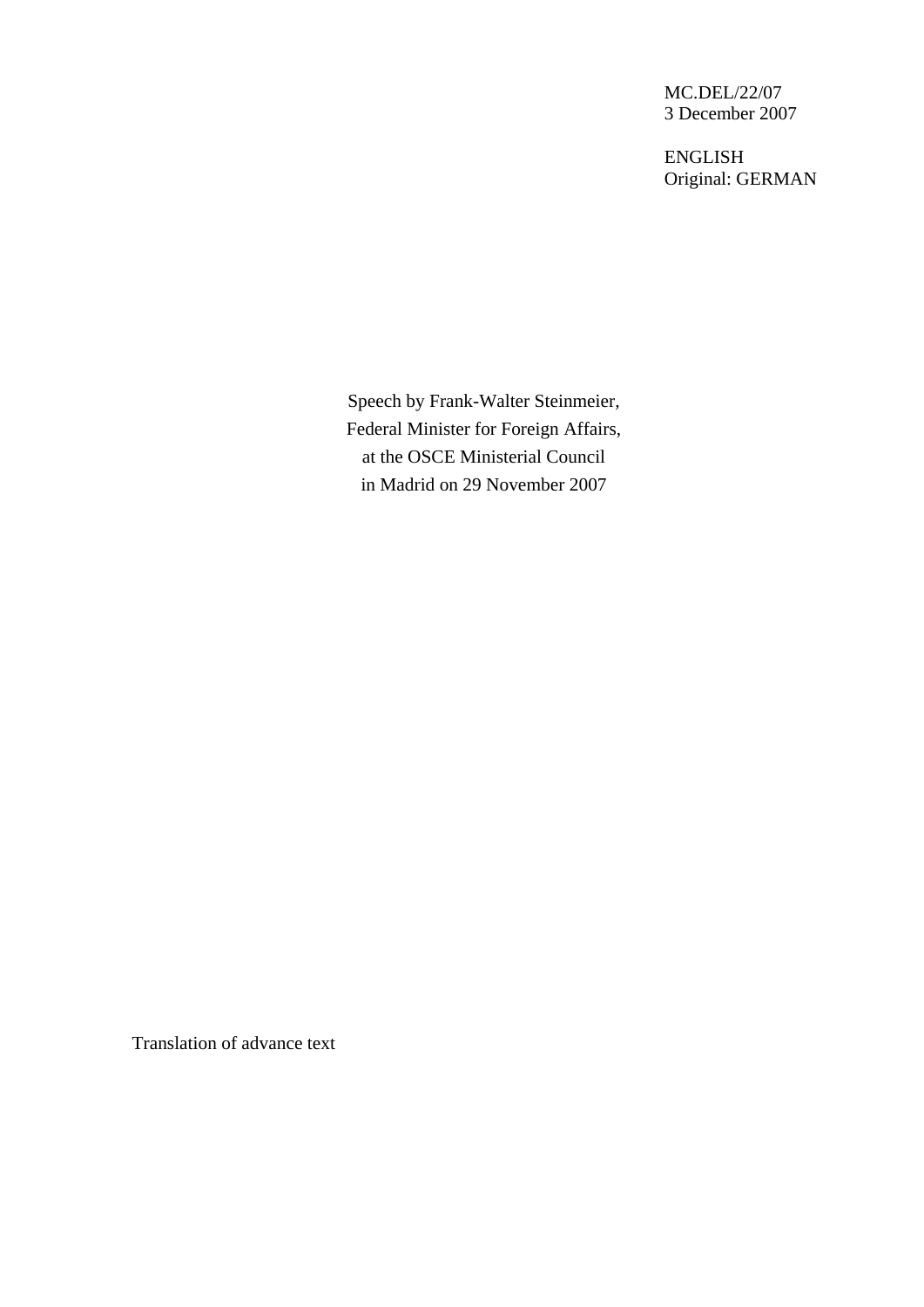Mr Chairman, Excellencies, Ladies and gentlemen,

This year's OSCE Ministerial Council takes place at a time when decisions on key issues affecting European security and stability are imminent. We must do our joint best to set the right course – and be flexible enough to agree by consensus!

But first of all, I would like to thank you, Mr Chairman, for your excellent work at the helm of the OSCE this year. My thanks also goes to the Portuguese Council Presidency, which has already spoken for us in the name of the EU.

The past year has again shown that the work of the OSCE is not yet done, be it strengthening democracy and the rule of law, providing early warning and fostering the prevention and solution of conflicts, managing crises and controlling arms.

Arms control, disarmament, non-proliferation and confidence-building are core components of our security policy. We must retain and expand the OSCE's unique and mature network of conventional arms control mechanisms, which can furthermore serve as a model for the prevention and solution of conflicts beyond the OSCE's borders.

Ladies and gentlemen,

It remains our shared goal to maintain the CFE regime as an anchor of stability and to bring the Adapted CFE Treaty into force as quickly as possible. In this spirit, the group of affected states held frank discussions yesterday with the aim of finding a way out of the current crisis. We must continue to endeavour to avert all potential damage and refrain from doing anything that could harm the CFE regime. Proposals that could move things forward are on the table, and have wide support. We should seize this chance while we have it.

Bringing protracted regional conflicts within the OSCE area to a peaceful solution will remain one of the OSCE's core tasks. Stability and security in the Southern Caucasus and the Republic of Moldova very much depend on the constructive cooperation of all parties and their willingness to compromise. Our efforts to settle these conflicts by peaceful means have not led to any tangible successes during the past year, but slight progress has nonetheless been made. The OSCE's economic reconstruction programme in South Ossetia, Georgia, is a step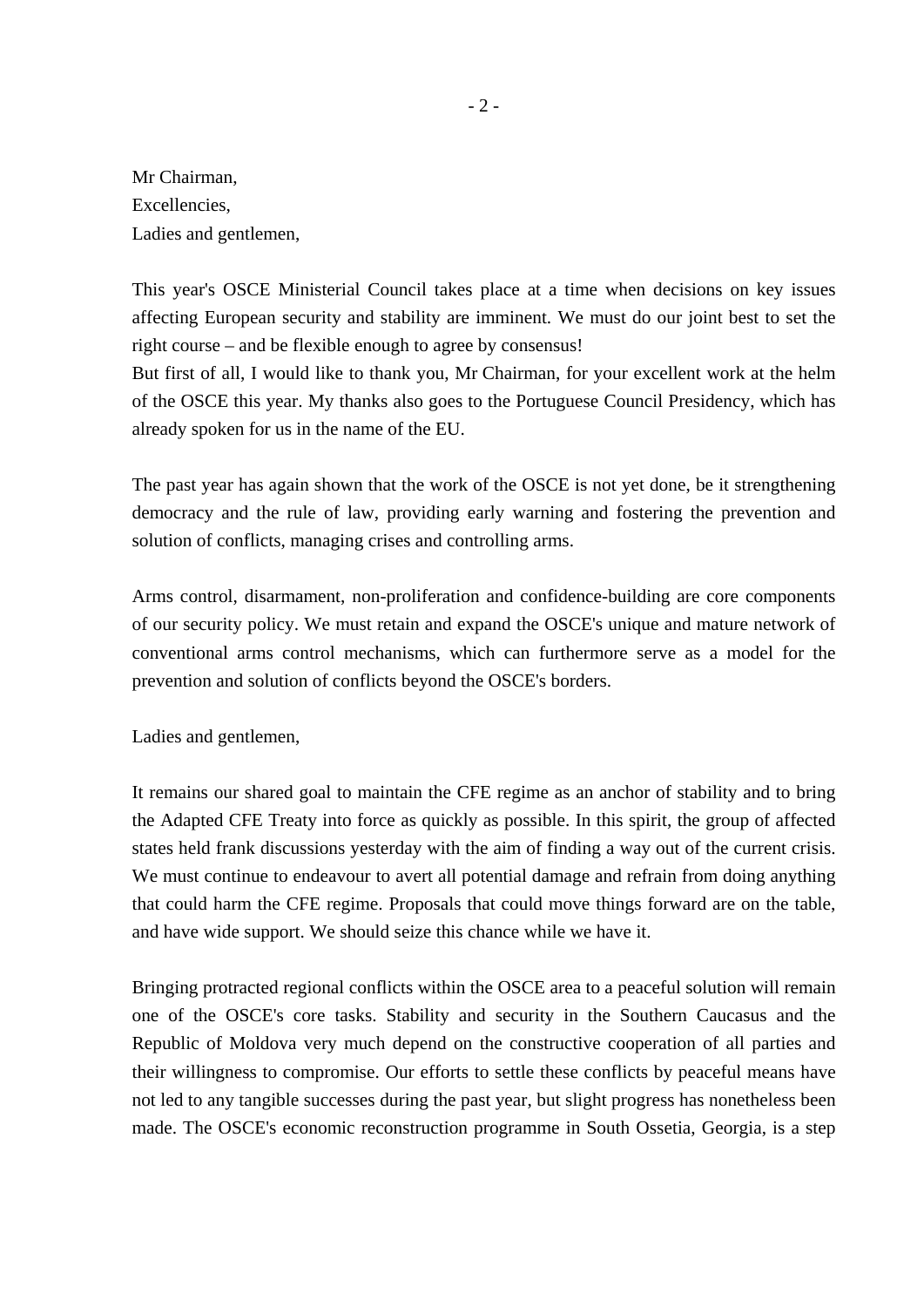in the right direction. Germany has played a significant part in this, both as a member of the EU and bilaterally.

Security and stability in the OSCE area are inconceivable without democracy, human rights and the rule of law. The work of the OSCE institutions in this field is both important and well executed. In this context, I would like to give special mention to the Office for Democratic Institutions and Human Rights. ODIHR has monitored more than a dozen elections across the OSCE area this year. We regret that ODIHR has been unable to observe the preparations for the Russian parliamentary elections in its usual manner, and will not be in the country on election day. The independent monitoring of elections by ODIHR, in coordination with the OSCE Parliamentary Assembly, is internationally recognized as one of the core competences of the OSCE, which has to be retained and reinforced. The same is true of the open dialogue between civil society and governments, for which the OSCE provides an unmatched forum.

The OSCE field missions make an indispensable contribution to supporting structural reform and processes of transition in the participating states. The missions in South East Europe are a good example of this. In Kosovo, the OSCE mission ensured that the elections went off smoothly, although held at very short notice. OMIK has been doing valuable work for years, especially as regards the protection and promotion of the non-Albanian ethnic groups. This work must be continued in the interest of Kosovo's stability!

As the work in South East Europe is gradually being completed, the OSCE can increasingly shift its focus to assisting the countries of Central Asia. The OSCE plays a key role in the implementation of the EU Strategy on Central Asia, a role exemplified by the OSCE Academy in Bishkek, which prepares young people from throughout Central Asia for work on the international stage. In Central Asia, as in other regions, the EU is a firm believer in the OSCE.

When strengthening our security, we have to look beyond the borders of the OSCE area. The dialogue with our cooperation partners in Asia and the Mediterranean is a vital instrument to this end. And by helping Central Asian countries improve their border management capabilities, the OSCE can make a contribution to regional cooperation in Central Asia and to establishing security and stability for our partner country Afghanistan.